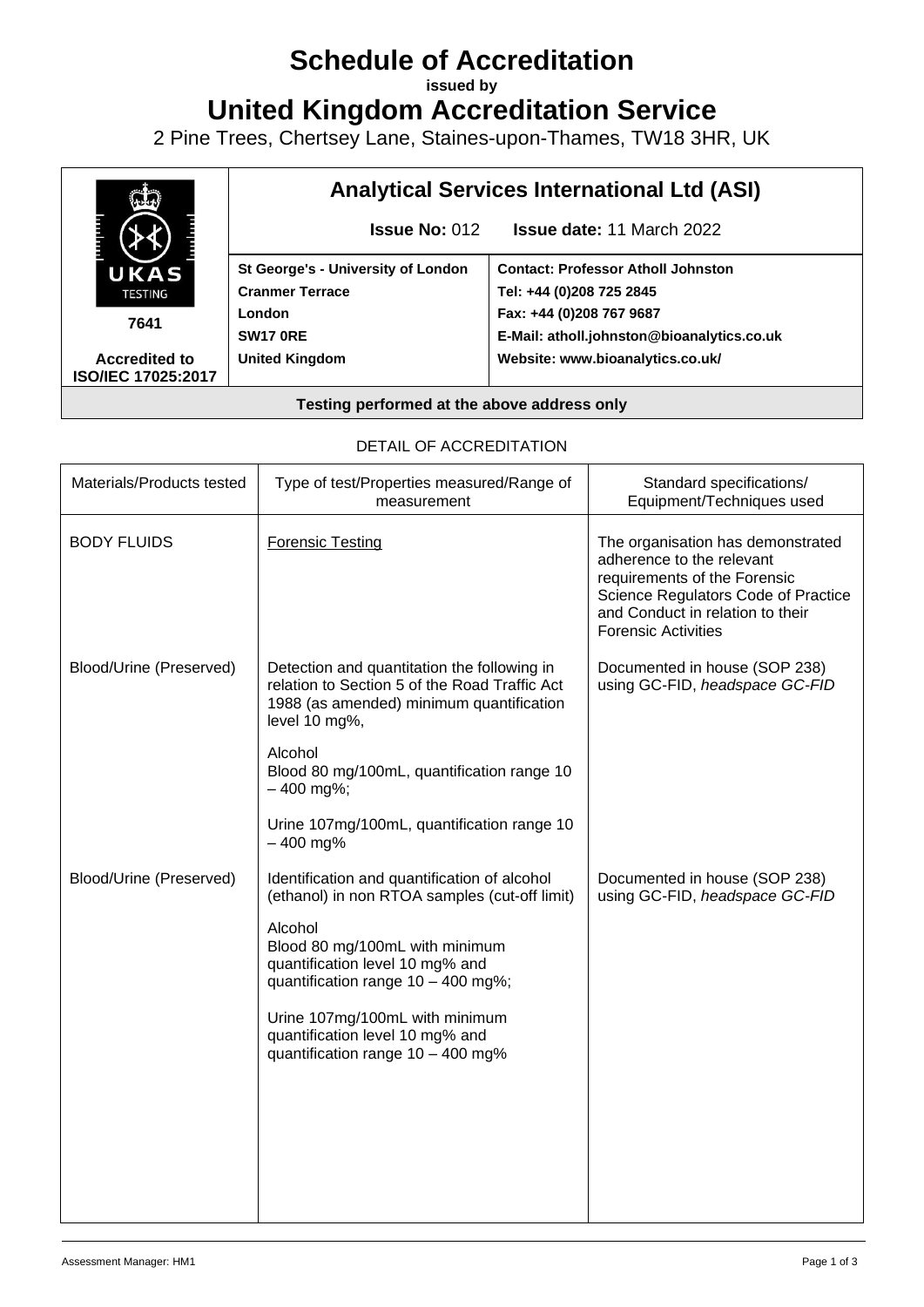

### **Schedule of Accreditation issued by United Kingdom Accreditation Service**

2 Pine Trees, Chertsey Lane, Staines -upon-Thames, TW18 3HR, UK

## **Analytical Services International Ltd (ASI)**

**Issue No:** 012 **Issue date:** 11 March 2022

**Accredited to ISO/IEC 17025:2017**

**Testing performed at main address only**

| Materials/Products tested                                                                                                               | Type of test/Properties measured/Range of<br>measurement                                                                                                                                                                                                                                                                                                                                                                                                    | Standard specifications/<br>Equipment/Techniques used                                                                                                               |
|-----------------------------------------------------------------------------------------------------------------------------------------|-------------------------------------------------------------------------------------------------------------------------------------------------------------------------------------------------------------------------------------------------------------------------------------------------------------------------------------------------------------------------------------------------------------------------------------------------------------|---------------------------------------------------------------------------------------------------------------------------------------------------------------------|
| BODY FLUIDS (cont'd)                                                                                                                    | <b>Related Opinions and Interpretations</b>                                                                                                                                                                                                                                                                                                                                                                                                                 |                                                                                                                                                                     |
| <b>Alcohol Technical</b><br>Defence (in relation to<br>RTA and sexual<br>offences) for sample<br>matrix including<br>blood/urine/breath | Estimation of alcohol<br>consumption and elimination with respect to<br>validity of drinking patterns:<br>1) Effect of alleged post<br>accident alcohol consumption on<br>measured breath/body fluids<br>alcohol levels<br>2) Effect of alleged spiked drink<br>3) Back calculations of breath/<br>blood/urine alcohol levels to<br>the time of accident or<br>other incident from 8.7µg% / 20mg% /<br>27mg% and above<br><b>Medical and Legal Analysis</b> | Documented in house (SOP 273)<br>using mathematical calculations                                                                                                    |
| Human plasma (from<br>unpreserved blood)                                                                                                | Quantitative analysis of the following drugs<br>(concentration range):<br>Anti-psychotic group:<br>Clozapine (0.01-3.00 mg/L)<br>Norclozapine (0.01-3.00 mg/L)                                                                                                                                                                                                                                                                                              | Documented in house method (SOP<br>290), extraction using protein<br>precipitation and phospholipid<br>removal followed by instrumental<br>analysis using LC-MS/MS  |
| Human plasma (from<br>unpreserved blood)                                                                                                | Quantitative analysis of the following drugs<br>(concentration range):<br>Anti-psychotic group:<br>Clozapine (0.01-3.00 mg/L)<br>Norclozapine (0.01-3.00 mg/L)                                                                                                                                                                                                                                                                                              | Documented in house method (SOP<br>290), extraction using protein<br>precipitation and phospholipid<br>removal followed by instrumental<br>analysis using LC-TOF-MS |